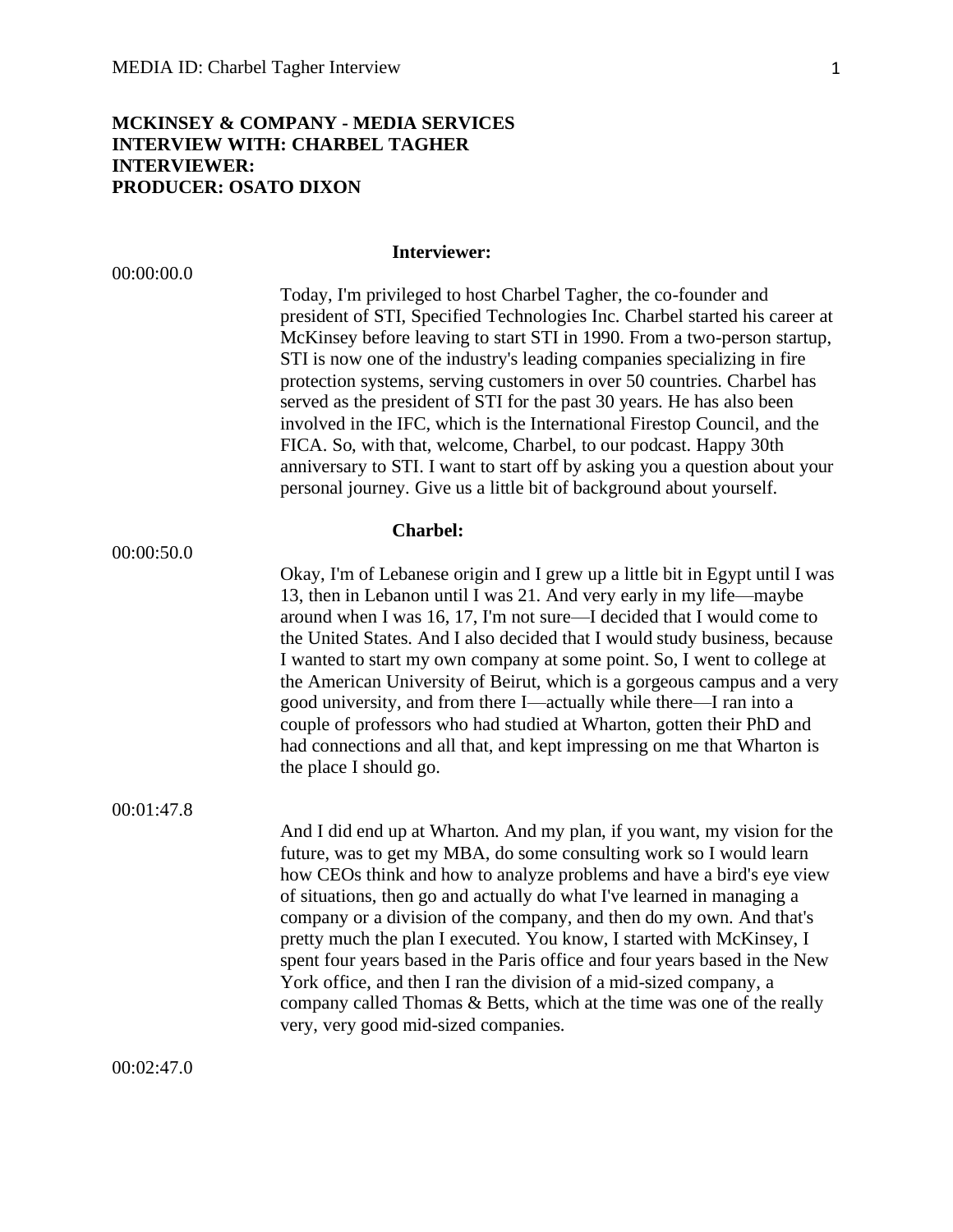I learned a lot over there. And then there was a management shuffle, and the guy who they thought I was aligned with, he lost the number one position to somebody else. So, within a few months, they got rid of him and they got rid of anybody who they felt was part of his team. I was one of them. They were incredibly nice and generous. And that night when I went home, I opened the champagne because this was somebody now giving me a very generous severance, basically to move on and start my own business. So, I tried to buy a small company. And the closing date was October 19, 1987.

- 00:03:47.0 That was the day of the big crash. Actually, it turned out to be a huge blessing in disguise. And this is one of the lessons in life that some of the things that happened to you that on the spot feel like they're really bad can actually be very good things. First, it was not going to be the right business for me to buy. And second, in preparation for buying it, my wife and I had gotten all of our money out of the stock market two days before it crashed. All in all, it ended up being a very good thing. I worked with a few friends who were buying and selling companies and restructuring them for a couple of years, and then one guy who was working for me at T&B came to me and said, "Hey, I have some ideas and you know how to run a business. I know how to invent products. How about we do something together?"
- 00:04:55.7 And this is how we started STI. So, STI is in a niche of the fire protection business, which at the time was really an emerging segment. And what I liked about that was that this was an opportunity to disrupt a very small, early market, but with a couple of large players that customers really didn't like to work with on the one hand. On the second hand, you start very early in the game and you're able to affect important changes that you can't when you come in too late. And third, it's a life safety business, life safety issue, and I felt that to be able to build a business that saves lives and improves the quality of construction, it made me very happy. This is how we started STI.

### **Interviewer:**

00:06:01.6 So Charbel, I want to talk a little bit about STI. When STI got started, you were competing with some of the large entrenched players. How did you compete with them and how did you win?

#### **Charbel:**

00:06:12.3 This is where some of the fundamentals that they teach you at McKinsey came in really handy. At first, I have to say, I find it much easier to compete against a big established company than with a small, scrappy competitor. Because the small, scrappy competitor, like me, this is all they have. They have to move heaven and earth and defend themselves. The big company, they keep moving people through the smaller divisions and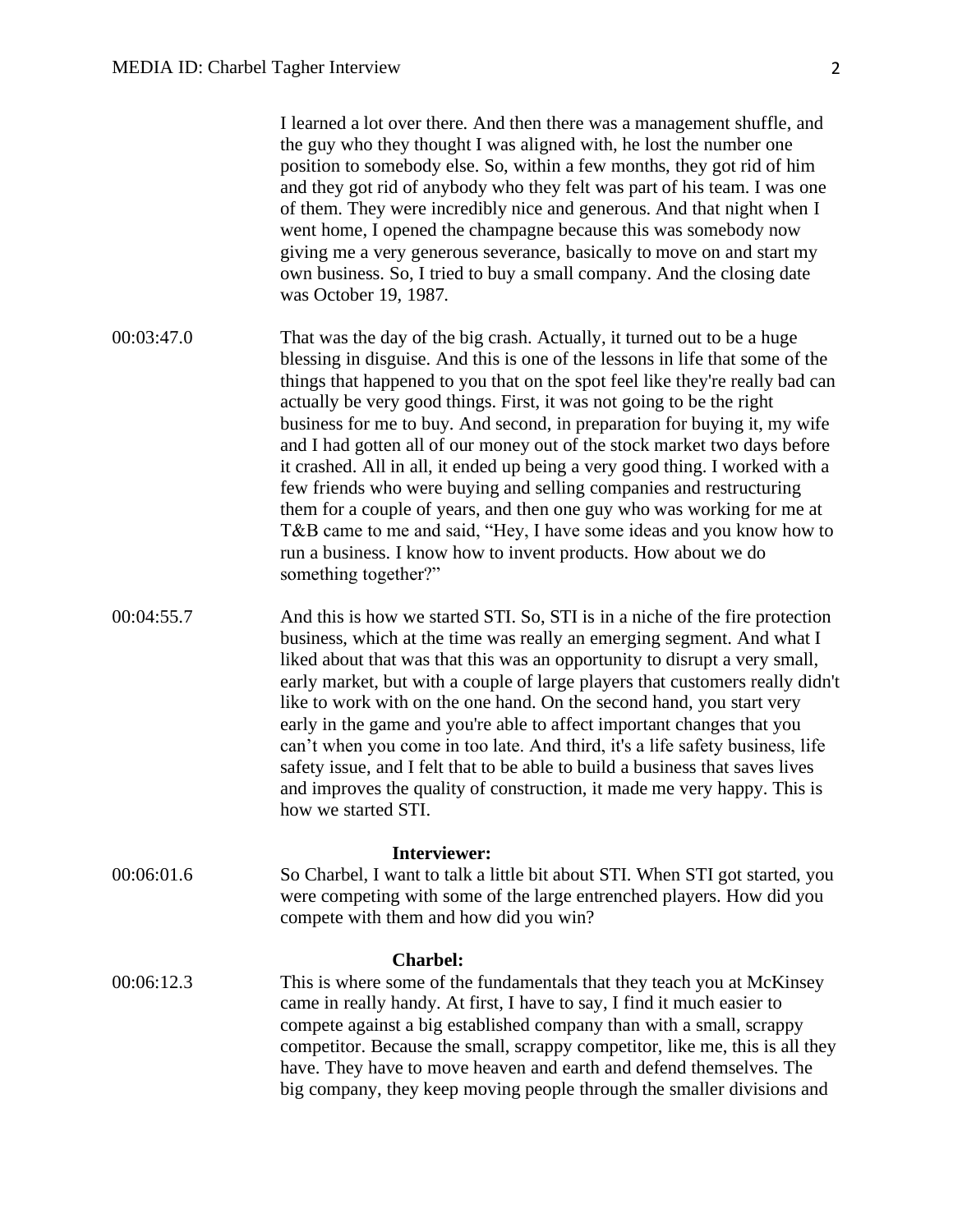| these people are really not committed to the specific division, they're |
|-------------------------------------------------------------------------|
| committed to their career. And so, they're not going to pay the same    |
| attention to customers, etc. that we would.                             |

- 00:07:07.3 The other thing is big companies have a way of really mistreating customers. And we thought that there was a significant opening there, because a lot of the distributors and contractors that the industry had and still has—many of them are mom and pops by the standards of American industry. Smaller companies. They're not the giants and they don't like too much to be slapped around by a giant who all they care about are the quarterly numbers. So, we devised a whole game plan, which had to do with becoming really good at a number of things, because, as you well know, anybody can beat you if you're good at only one or two things.
- 00:08:07.0 I identified 10 or so key factors for success and we decided, and figured out how, to do them really, really well, which made it much harder for others to compete. But the other thing is we added the human element to the company. We wanted the company to be a supplier that you actually want to deal with, that you enjoy dealing with, where you feel you have a connection to people and that these people are going to be there for you when you need them. And that's what we did, and that's what made the difference.

#### **Interviewer:**

00:08:50.4 Charbel, you sort of get me to the next question, which is I hear STI is known as a company with a soul.

#### **Charbel:**

00:08:58.4 Yes.

#### **Interviewer:**

00:09:00.2 Can you give me insight into what does it really mean for you at the company and your customers and your suppliers?

#### **Charbel:**

00:09:06.8 This goes back to what I was saying that we want to be a company that people want to deal with. How would you or our employees want to come to work? Don't do it just because they have to come to work and make a living. How do you do this? Well, many, many years ago—again, when I was at McKinsey—I was working in North Africa, in Algeria. Algeria was—and I think it still is—a socialist country. And my boss told me something that influenced me for life. He said, "These people, our clients, don't even have to come to work. They're going to be paid whether they come or not. And if they come and they do an amazing job, they're not going to get paid any more or any less.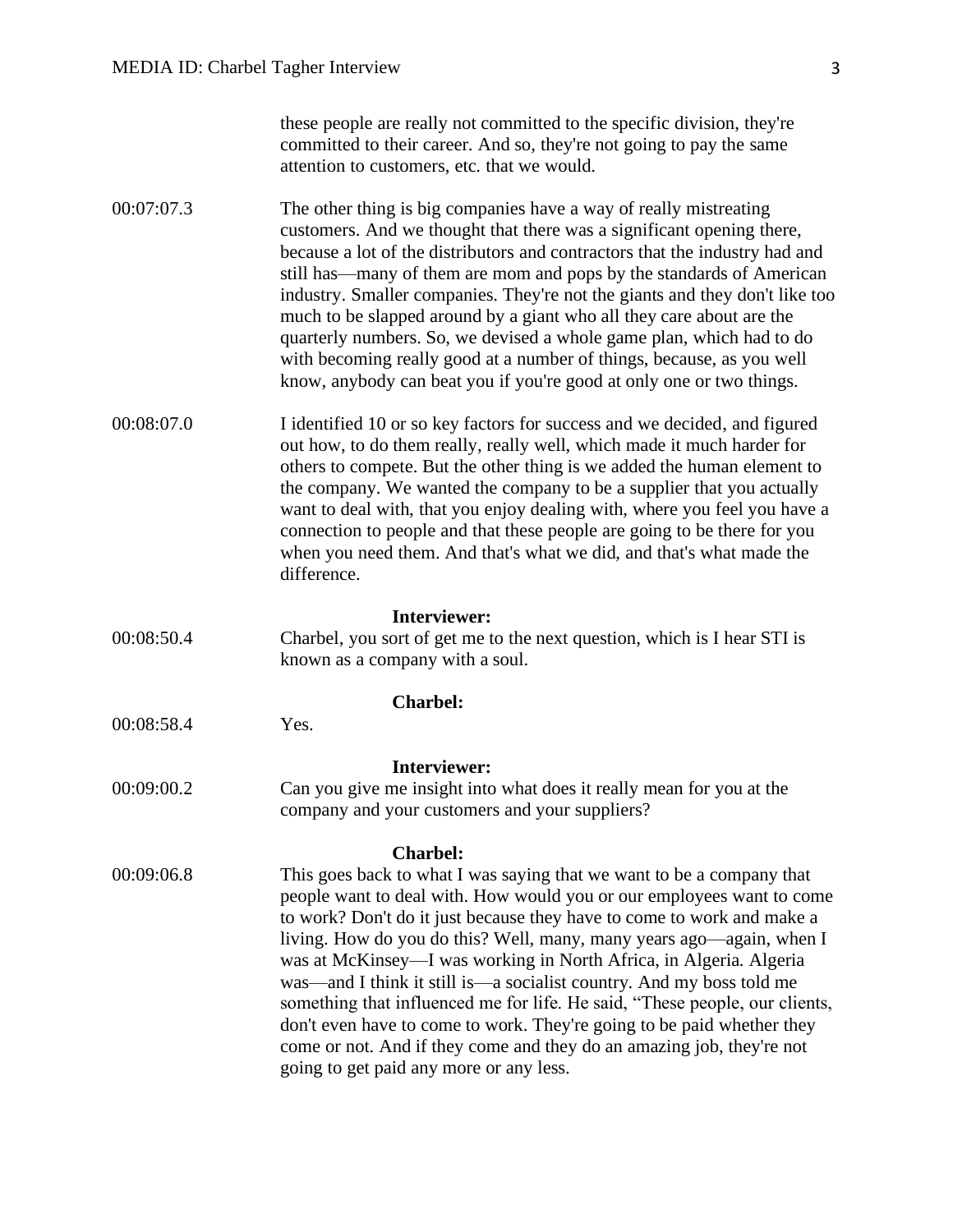- 00:10:01.8 So, at the end of the day, they're going to do a good job because they decide that they like you and they want to do a good job to please you. And if you treat them like people, you will get so much more out of them than otherwise. And this stayed with me for life and it very much influenced the way I deal with people, because I do believe that the best way to get the most out of people and to get them excited is to make them want to do things as opposed to force them to do things. This is reflected in our mission as STI. It is reflected also in our culture and values. All this has been spelled out in great detail.
- 00:10:56.6 And basically, we've been teaching it to all of our people, we've been living it. And while none of this is terribly complex, being consistent with it is not something easy. That is the difficult part. And just to emphasize the human aspect of it, what I really want is for people, when they come to work, to feel good about coming to work when the day is over. Even if it's been a hard day, even if there's been a lot of demands, I want them to feel good, that at the end of the day, it's been a productive day. It's been a day where nobody has asked them to do anything unethical, that they disagree with, where we have done the best that we could for our customers, and where we have made them feel like they can be good, honest, intelligent employees who can contribute their thinking, who can talk about what they feel needs to be done, about their suggestions without fear of retribution.
- 00:12:22.3 If there are problems, that they can bring them up. And in fact, one of our fundamental values is what we call honest conversations. And I think this is very important. Most companies, in fact, many families do not have honest conversations. They're afraid of discussing the conflicts, things that you disagree with or ideas that you have that maybe they think will not be very well received. We try to encourage people to do that and especially new employees, because they're not used to that. But this, I think this is one of the fundamental things that creates a company with a soul. This is one aspect. The other aspect, too, is you have to realize that people who do a good job deserve stability.
- 00:13:21.3 They deserve a long career with the company. And at Christmas of 2008, when companies were laying off people left and right, we made a commitment to our employees. We said we would move heaven and earth before we lay off anybody who does their job. But good day or bad day, if you don't do your job, you won't be there with us very long. When the crisis was over in 2012, not only had we not laid off a single person, we have actually hired 50 percent more people than we had before. So, this past March when the crisis pandemic hit, I reminded everybody that the commitment was still ongoing.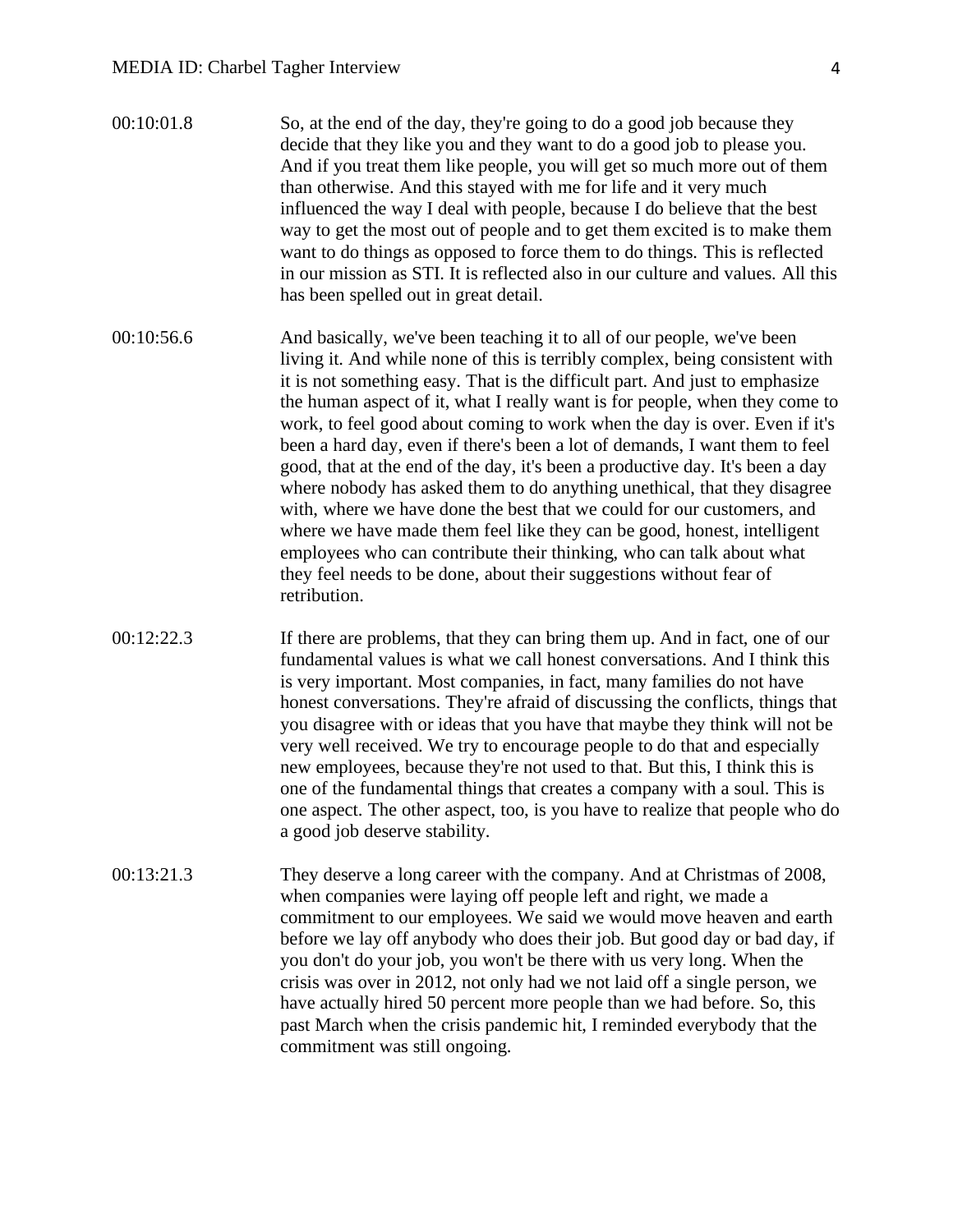| 00:14:11.1 | And I told them, "I want you to focus on three things. Number one, take<br>care of yourself. Number two, take care of your family. Number three,<br>take care of our customers. And if you do those three things, we will do<br>quite well." And in fact, we did do those three things and we did very<br>well. These are the values that you have to live. In order to be able to do<br>this, there's a lot of pieces that have to fall in place. You have to have<br>strong financials, which means you cannot take stupid risks. You have to<br>take risks. But they're calculated risks. They're intelligent risks.                                                                                                                                                        |
|------------|--------------------------------------------------------------------------------------------------------------------------------------------------------------------------------------------------------------------------------------------------------------------------------------------------------------------------------------------------------------------------------------------------------------------------------------------------------------------------------------------------------------------------------------------------------------------------------------------------------------------------------------------------------------------------------------------------------------------------------------------------------------------------------|
| 00:15:01.7 | You have to be able to deliver things, quality, in time. You have to be able<br>to innovate. You have to do a lot of things that allow you to grow, to keep<br>jobs, to keep people happy, to keep them productive, etc. And that's the<br>fun part of doing business the right way.                                                                                                                                                                                                                                                                                                                                                                                                                                                                                           |
|            | I want to go back to, if you don't mind, for just one second, because really<br>the most important question you asked early on: how did we win against<br>those giants? Our core value is providing the best value possible to our<br>customers. And when you focus on this, customers have every reason to<br>come and work with you. But to be able to do this, you have to have a lot<br>of pieces working together and a lot of pieces in place. And we'll talk<br>about some of that later on.                                                                                                                                                                                                                                                                            |
| 00:16:08.7 | Interviewer:<br>I was going to ask that question, Charbel. If you look at last year, we have<br>seen rapid disruption, right? Not only COVID, but what I call the<br>multiplier effect of COVID. Digital, moving more of AI quantum<br>computing, disruptions like this.                                                                                                                                                                                                                                                                                                                                                                                                                                                                                                       |
|            | <b>Charbel:</b>                                                                                                                                                                                                                                                                                                                                                                                                                                                                                                                                                                                                                                                                                                                                                                |
| 00:16:27.0 | Yes.                                                                                                                                                                                                                                                                                                                                                                                                                                                                                                                                                                                                                                                                                                                                                                           |
| 00:16:28.5 | <b>Interviewer:</b><br>What do you think is the impact of these disruptions on companies, but<br>also especially private and family-owned companies?                                                                                                                                                                                                                                                                                                                                                                                                                                                                                                                                                                                                                           |
| 00:16:36.5 | <b>Charbel:</b><br>I think it depends on the size of the company Itself. There are some<br>companies that are very progressive, in the sense of wanting to embrace<br>technology and provide excellent service to customers. And there are other<br>companies that just want to take it easy and go step by step. So, I'm going<br>to talk about companies that are very dynamic. For these companies, the<br>pandemic is going to change—it's really going to change the way<br>everybody does business, but some will profit from it, some will fall<br>behind. In our case, I can see it said that because we have been trying for a<br>long time to provide the best service for our customers and that more and<br>more, of course, of our customers are the young crowd. |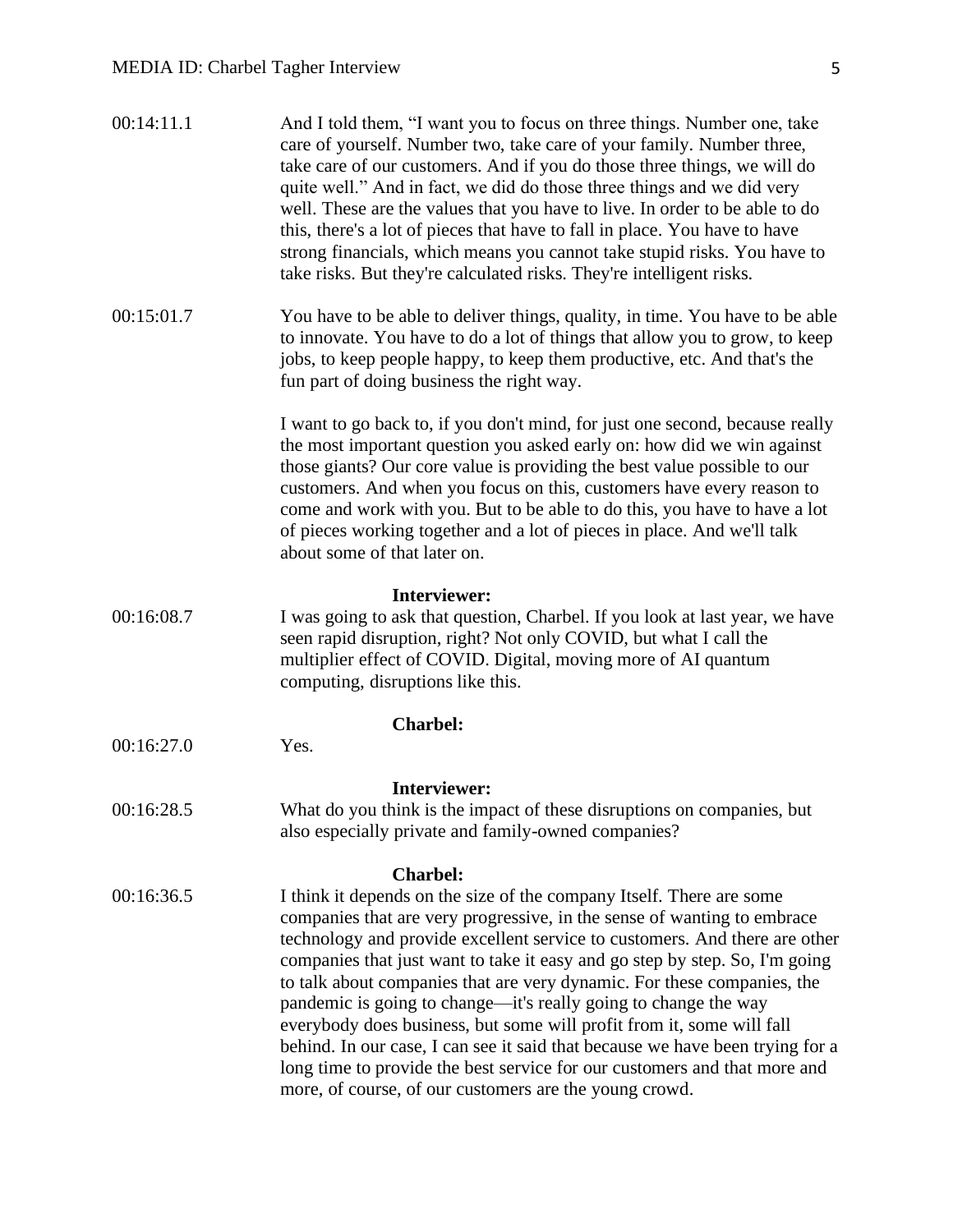| 00:17:40.6 | They're not people my age, they're people 20 and 30 years younger than    |
|------------|---------------------------------------------------------------------------|
|            | me. And I let the younger folks in the company take the lead in terms of  |
|            | the tools that we needed in terms of what their generation wanted. And we |
|            | developed some really amazing tools for them. Many years ago, we used     |
|            | to turn to outside developers. We do very little of that anymore. We have |
|            | our own development team that is able to develop things very, very        |
|            | quickly. So, when COIVD hit, we really were ready and really had been     |
|            | implementing a lot of this for many years, the digital tools for our      |
|            | customers.                                                                |

- 00:18:34.0 On that side, we only benefited because the customers had to use more and more of those tools. The one thing we're really proud of is the combination of those tools and the basic AI that we use in the company on the tech service side allows us to have a turnaround time of—more often than not—2 to 3 hours. Our competition has a turnaround time of sometimes 2 weeks, 3weeks. So, you can imagine that people working on a job site, waiting for the technical info that they need for the inspector or for the architect or for the GC or even just to do their job, they are not going to wait too many times, that long.
- 00:19:29.5 As a result, we've had—we think we've had—some increased market share because of this, all the technology that we have. Now, there's also a number of other things that are very important here about COVID, and one of them is that, it used to be when you wanted to talk to somebody, you had to go there in person. When you wanted to do a training, you would have to go there in person. And you were lucky if you had 20, 30 people who could afford to take time off to come for training. Or if you wanted to organize a symposium, you would be lucky if you had 50 people. Well, because of COVID—and because, again, we had the tools and we jump on them and we learned as we went, and we improved as we went—our audience went from a few dozen people to, in some cases, thousands of people, all at the same time.
- 00:20:34.8 It was unbelievable. So, it's been very positive for us. We also make much better use of our digital tools too in terms of PR, in terms of reaching people. And the other thing is we've traveled a lot less and we've learned that a lot of things that we thought could only be done by traveling really can be done on Zoom, can be done on Teams, can be done on FaceTime, including sometimes technical support, where a customer would say, "Hey, they tell their salesperson, I need you to come to the job site." Well, they couldn't come to the job site anymore, so they had to do a virtual session where they would show them what was going on and the sales person or the tech person would say, "Okay, now that I know, here's what you need to do."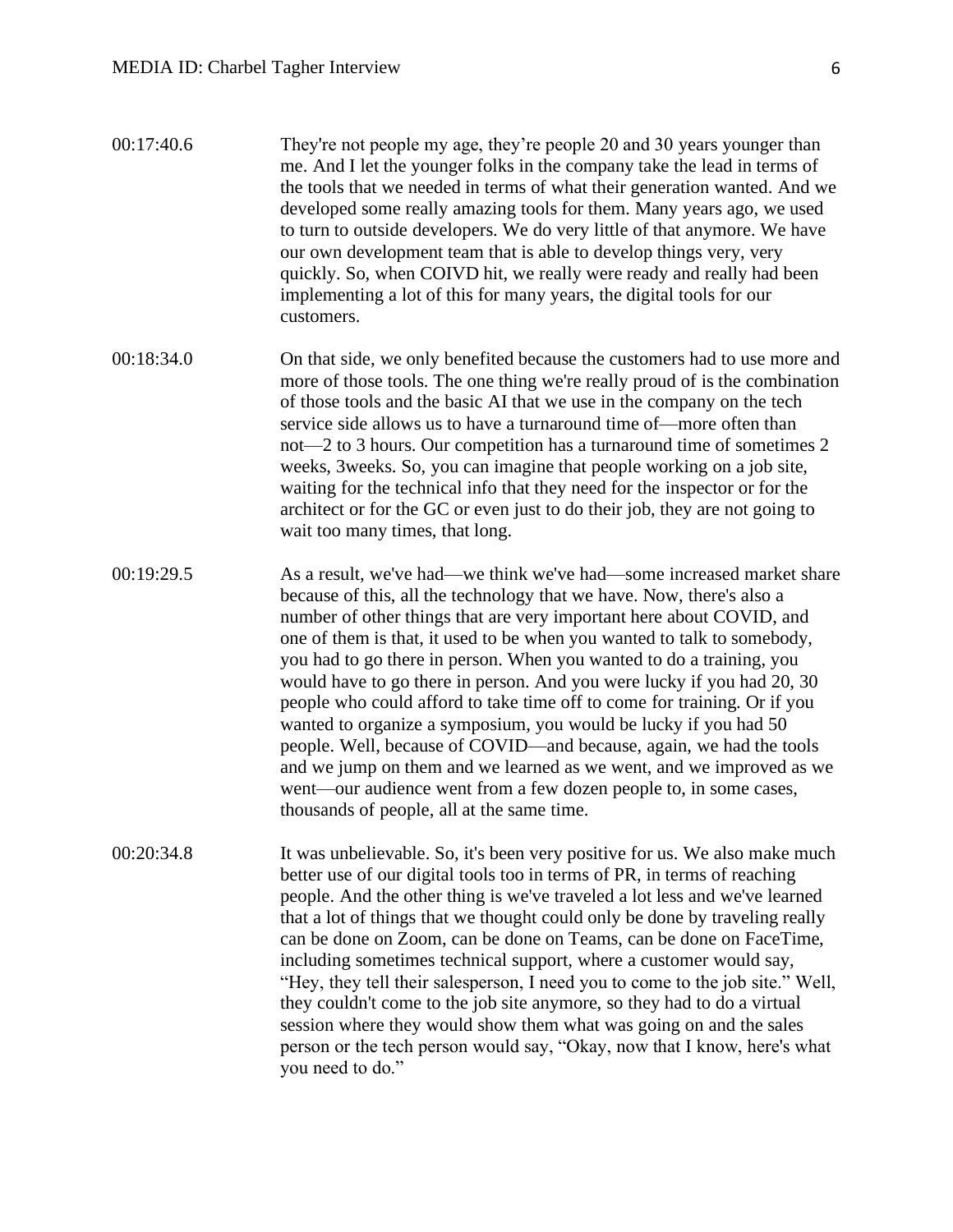| 00:21:37.5 | It's changing everything. And I think at the end of the day, for those who<br>survive, it's changing it for the better, in the sense that it will be more<br>productive. We will still need some face to face. We will still need shows<br>where you actually can meet other people, but you don't need to spend an<br>hour going to a job site for a 10 minute meeting. So, there's a lot of<br>positive.                                                                                                                                                                                                                                                                                                                                                                                                                       |
|------------|----------------------------------------------------------------------------------------------------------------------------------------------------------------------------------------------------------------------------------------------------------------------------------------------------------------------------------------------------------------------------------------------------------------------------------------------------------------------------------------------------------------------------------------------------------------------------------------------------------------------------------------------------------------------------------------------------------------------------------------------------------------------------------------------------------------------------------|
| 00:22:03.3 | <b>Interviewer:</b><br>Charbel, let me ask a related question. Right. You talked about<br>technology.                                                                                                                                                                                                                                                                                                                                                                                                                                                                                                                                                                                                                                                                                                                            |
| 00:22:10.3 | <b>Charbel:</b><br>Yes.                                                                                                                                                                                                                                                                                                                                                                                                                                                                                                                                                                                                                                                                                                                                                                                                          |
|            |                                                                                                                                                                                                                                                                                                                                                                                                                                                                                                                                                                                                                                                                                                                                                                                                                                  |
| 00:22:11.6 | <b>Interviewer:</b><br>Let's talk about the disruption in the financial markets. I know you're a<br>private company, but if you're a public company, if you look at the<br>markets over the last year, you know what's happening. There's a lot of<br>capital, right, cost of debt has become cheap or almost zero, acquisitions<br>are on the rise, private equity is on the rise, deals are on the rise. What is<br>your take on that, positive or negative on private and family-owned<br>companies which don't play that much in the capital markets today?                                                                                                                                                                                                                                                                  |
| 00:22:45.8 | <b>Charbel:</b><br>Well, there's no question that all this money is looking for places to go and<br>it has very few places to go. It's taking more and more risks. It's trying to<br>invest in junk bonds, but it's also trying to invest in private companies and<br>family owned. And a lot of that is going on. And I can say that I get—and<br>I'm sure everybody who's a private company, I'm not an exception there—<br>I must be getting two to three emails a day from private-equity firms and<br>others trying to make contact and wanting to know. And I don't know,<br>they seem to have some computer programs that everybody gets because<br>they all seem to do it at the same time.                                                                                                                              |
| 00:23:40.9 | There are times when I get, three or four e-mails a day, other times that I<br>might get one, other times when nothing happens, and then all of a sudden,<br>I got a bunch more. But I would say on average, probably two e-mails a<br>day, people trying to make contact. I used to answer them out of<br>politeness, I don't anymore. I'd be wasting time, because you answer and<br>then they follow up when you say a polite no and you explain why, they<br>come back with wanting more and wanting a meeting, no matter what. I<br>think that's the impact in general. However, I'm a little worried about all<br>this money out there, because it's looking for places to go and this is when<br>bubbles happen and then bad things happen. And this is why it's all the<br>more important to be financially very strong. |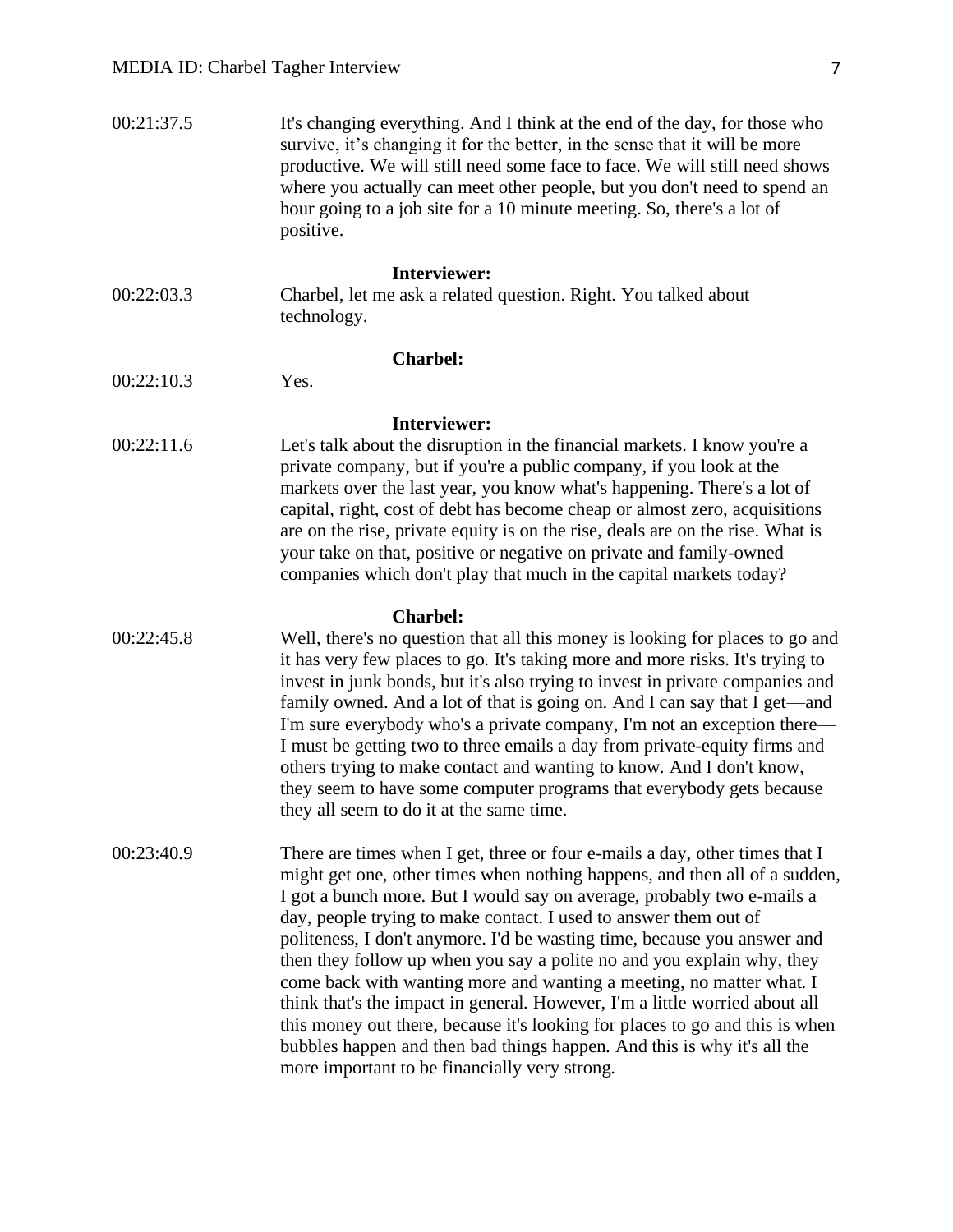| <b>Interviewer:</b> |                                                                                                                                                                                                                                                                                                                                                                                                                                                                                                                                                                                                                                                                                                                                                                                                                                                            |  |
|---------------------|------------------------------------------------------------------------------------------------------------------------------------------------------------------------------------------------------------------------------------------------------------------------------------------------------------------------------------------------------------------------------------------------------------------------------------------------------------------------------------------------------------------------------------------------------------------------------------------------------------------------------------------------------------------------------------------------------------------------------------------------------------------------------------------------------------------------------------------------------------|--|
| 00:24:41.7          | Got it. If you look ahead the next few months, Charbel, right, being<br>optimistic, the indicators are positive. The vaccines have arrived, number<br>of cases are coming down, countries like India, if you see the cases, have<br>come down. As you think about the world post-COVID, what is the next<br>wave for STI? What is the next 30 years? What's the future?                                                                                                                                                                                                                                                                                                                                                                                                                                                                                    |  |
| <b>Charbel:</b>     |                                                                                                                                                                                                                                                                                                                                                                                                                                                                                                                                                                                                                                                                                                                                                                                                                                                            |  |
| 00:25:03.3          | Oh, 30 years, I don't know. I can tell you about the next couple of years.                                                                                                                                                                                                                                                                                                                                                                                                                                                                                                                                                                                                                                                                                                                                                                                 |  |
| Interviewer:        |                                                                                                                                                                                                                                                                                                                                                                                                                                                                                                                                                                                                                                                                                                                                                                                                                                                            |  |
| 00:25:11.7          | We'll start with that.                                                                                                                                                                                                                                                                                                                                                                                                                                                                                                                                                                                                                                                                                                                                                                                                                                     |  |
|                     | <b>Charbel:</b>                                                                                                                                                                                                                                                                                                                                                                                                                                                                                                                                                                                                                                                                                                                                                                                                                                            |  |
| 00:25:13.9          | I think it's a very interesting and positive future. I do have some concerns<br>because part of our -- we deal with almost every segment of construction.<br>The one segment I'm worried about is office buildings. We work with<br>numerous architects and designers and we've established some very, very<br>strong relationships with them, whereby we're aware of projects two to<br>three years before the project actually starts. Right now, we're working on<br>hundreds of these projects and we've been working for a while with them.<br>I'm not sure how many of these projects are actually going to happen,<br>because if you look at the occupancy rates in big cities like New York or<br>San Francisco or Chicago or Houston, the occupancy rate is in the range of<br>about 15%.                                                         |  |
| 00:26:12.0          | People don't want to go to the office anymore. When is it going to change?<br>I don't know. How is it going to affect existing space? How is it going to<br>affect proposed new space? I don't know. One thing I do know is that<br>construction is going to continue, but the mix is going to change. We're<br>probably going to see a lot more condo buildings, a lot more, maybe,<br>private homes. We're going to see how all that is going to happen and<br>we're going to have to adapt. But as far as our immediate plans, the goal<br>has not changed and the goal is still to provide the best possible service to<br>our customers and the best possible value to our customers. And I think as<br>long as we do that, we're going to continue to have market share. We're<br>going to continue to invent new niches, which we've done a lot of. |  |
| 00:27:13.4          | Because of our tech-service abilities, we have maybe 15,000 contacts a<br>year with customers. That's a lot of contacts where you learn a lot of<br>things about what customers want, what's going on, and all that. And out<br>of this, you glean a bit of an insight as to what problems are out there,<br>what you can do to help them, new niches that you need to create. So, this<br>is partly how we've grown STI too, because many of the segments we're in<br>today didn't exist. And many segments that we are very strong in today,<br>like healthcare, nobody did them the way we are doing it and they still                                                                                                                                                                                                                                  |  |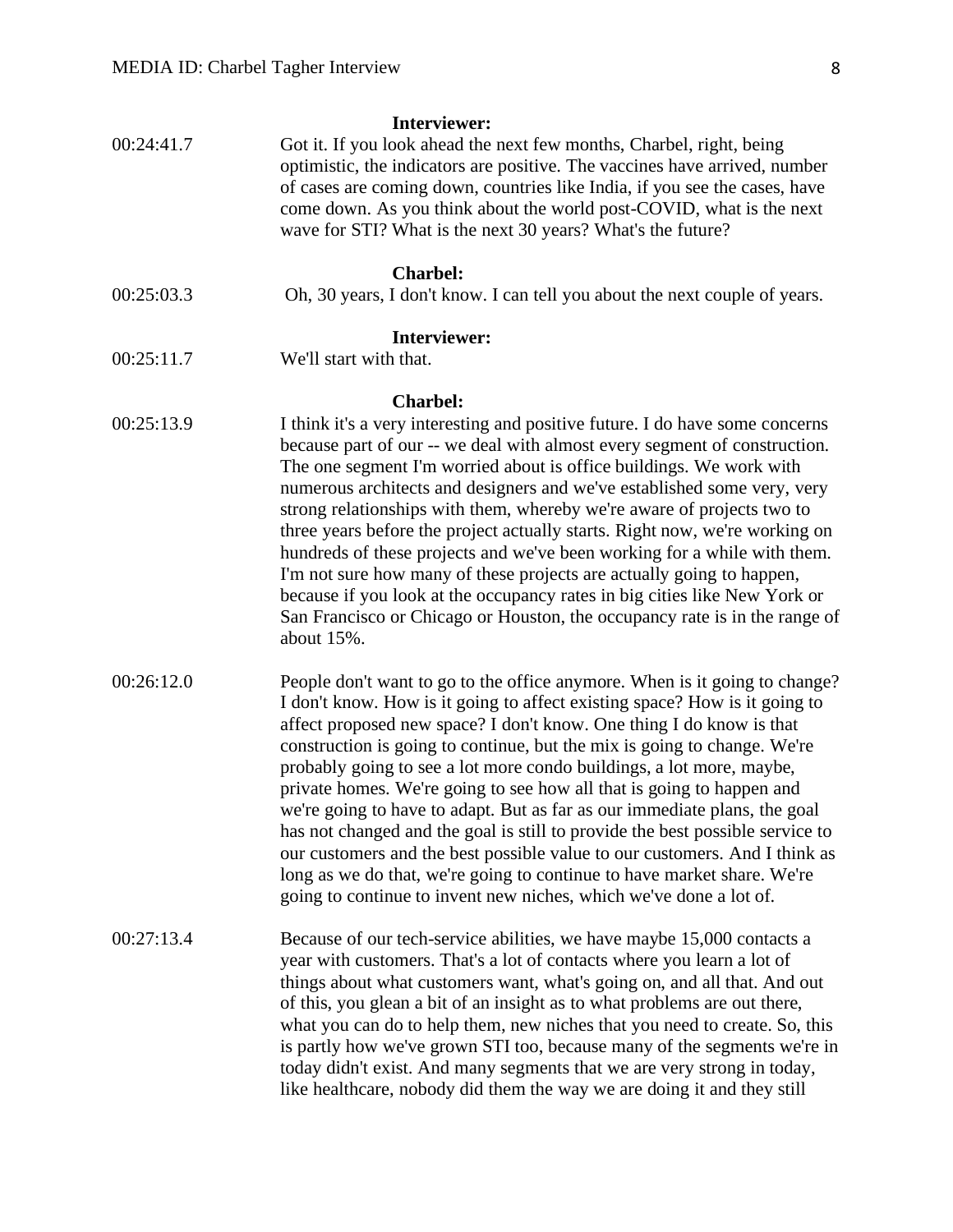00:28:26.1 Whereas before, it used to be one at a time. So, everything's changed there and, for us, everything's changed for the better. But I am very excited about the use of technology, more technology in every aspect of our business, provided we don't replace human interaction. But nothing drives me more crazy—and I'm sure it's the same for you and everybody listening—than calling a number and all you have is press one, press two, press three, and you wait forever and you hear 15 times "Your call is so important to us" and you know it's just a lie. It's a complete lie, they couldn't care. And in fact, the other day I was for 20 minutes online with a company and they just shut the line off. They said, "This office is now closed," boop, that's it. These are the kinds of things that we don't want. We want to really use technology to make things easier and better, but not to eliminate the human element where it's needed.

#### **Interviewer:**

00:29:34.9 Got it. Charbel, my last question, I want to sort of ask a retrospective question. What advice would you give to a young Charbel, or what advice would you give for the next generation of leaders looking to emulate your success, especially if somebody is looking to start their own company?

#### **Charbel:**

- 00:29:57.8 Yes, I'm going to have to stay brief on that, because on this we could go on for a while. But there's a few things that are really important to keep in mind. One of them, when you start the company, is that a lot of things are going to happen that you don't expect and a lot of things are not going to happen that you thought would happen. Basically, very few things go according to plan and you have to know that and be ready. So, what does be ready mean? It really means having learned enough that when situations happen you either recognize an opportunity or you recognize a threat or you recognize that things have changed and that now you must adapt.
- 00:30:57.6 This happened to us a number of times. I'll give you an example, because it's a very important example. We started in 1990. We went to market really in '91, and by mid '93, we realized that we were in the wrong segments and that what we had expected to happen was not happening. We made a number of changes, we did some tests, we developed new products, so that we would be able to go to a broader market. We wanted to stay on the sidelines for a while so that we wouldn't be in the giants' path. We ended up having to be in the giants' path, but here's what happened. In the process of testing, we had developed a new technology.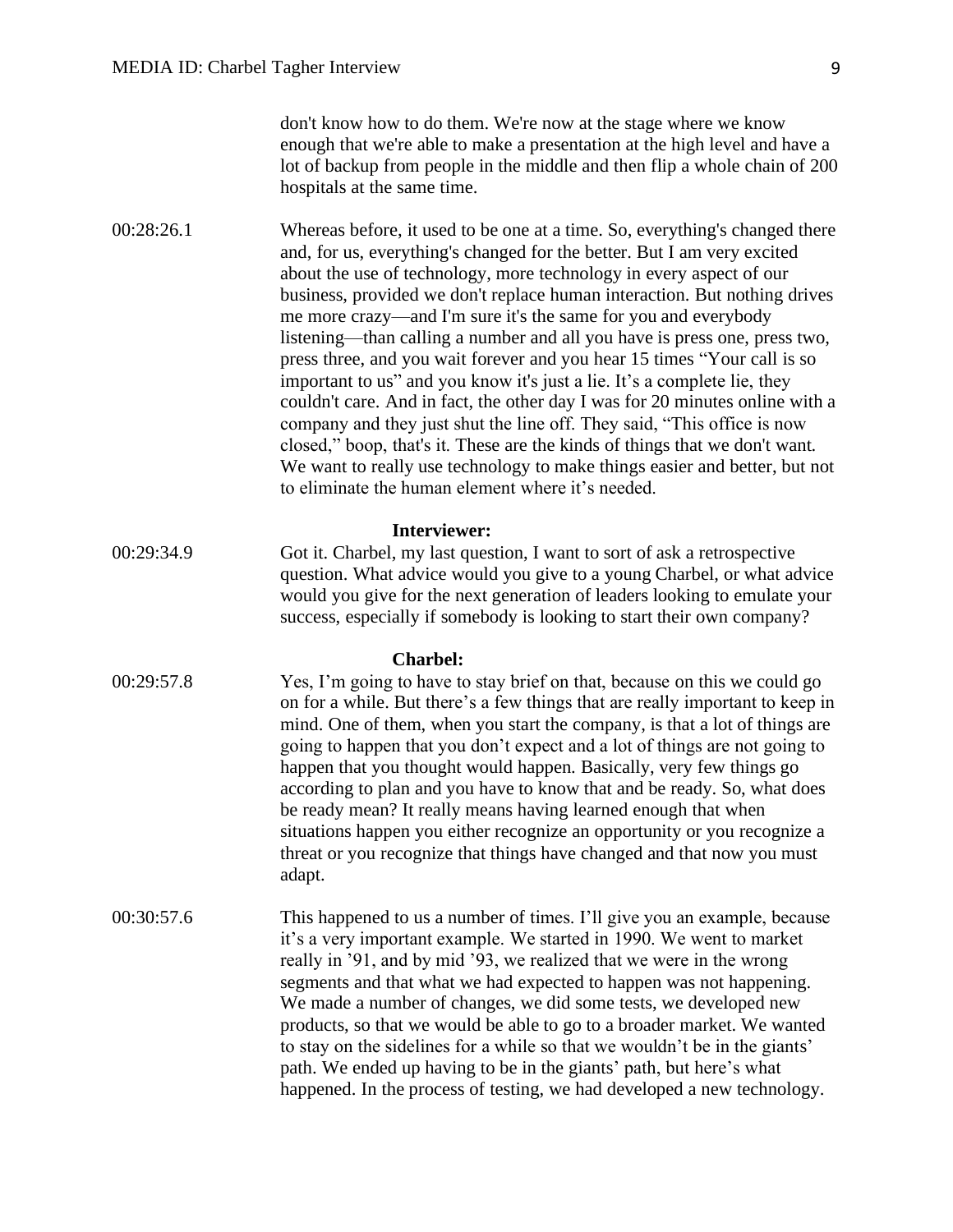And we were able to modify the test procedure to have the Underwriter Laboratories staff modify the test procedure.

- 00:32:02.6 As a result, the test that came after ours by one of the giants failed, because their technology couldn't pass. And they tried it over and over and they failed again. That opened up a huge opportunity for us, because this company had to withdraw from the market. We started going after their distributors, but they wouldn't talk to us, we were still way too small. But persistence pays and we found one distributor who happened to have the largest construction job in the market in the US at that time. And it so happened that they were 20 minutes away from our office; that job and that distributor were 20 minutes away from the office. So, we went there; they opened the door for us. We were not even spec'd on the project, nobody even knew of us.
- 00:33:01.1 We went to see the architect, we explained to them why they should spec us or allow us after the fact, and they did. And then, we started offering solutions that were half the price and structurally much more sound than what the competition was offering, and we got the job. These are some of the things that can happen, but like I said you have to be ready for it. You know what the definition of luck is? It is where readiness meets opportunity. And this is something very important, because a lot of people wait for things to happen, but this is not how you make your own luck. This is first piece of advice. Things will not go according to plan, but they may go even better than planned, if you're ready, if you have some experience. The other thing is, it really pays to know a little bit about business and not jump in there, because business is complicated.
- 00:34:05.4 There are so many things you need to learn about strategy, about organization, about how to manage people, about how to work with customers, about stock, and about finance, and all this. So, I really advise people to have a few years of experience before starting your own business. Big companies, medium sized companies, they have a system in place so that if you make mistakes, they catch you. They help you fix the mistakes. Once you're on your own, you're on your own, it's your dime, and you lose it, you're gone. This is why it's important to learn some. The other thing is, along the way when you're working elsewhere a few years, you build networks of contacts. And these networks, these people, very often are willing to help in one way or another, open doors, maybe invest with you because they've known you and decided they can trust you, and that kind of stuff.
- 00:35:10.7 This is something. Another piece of advice is to establish a strong culture very early on, because as you grow your company, that is one of the fundamental pillars that will keep the company growing or that will see it disintegrate. Part of the culture has to be to encourage people to contribute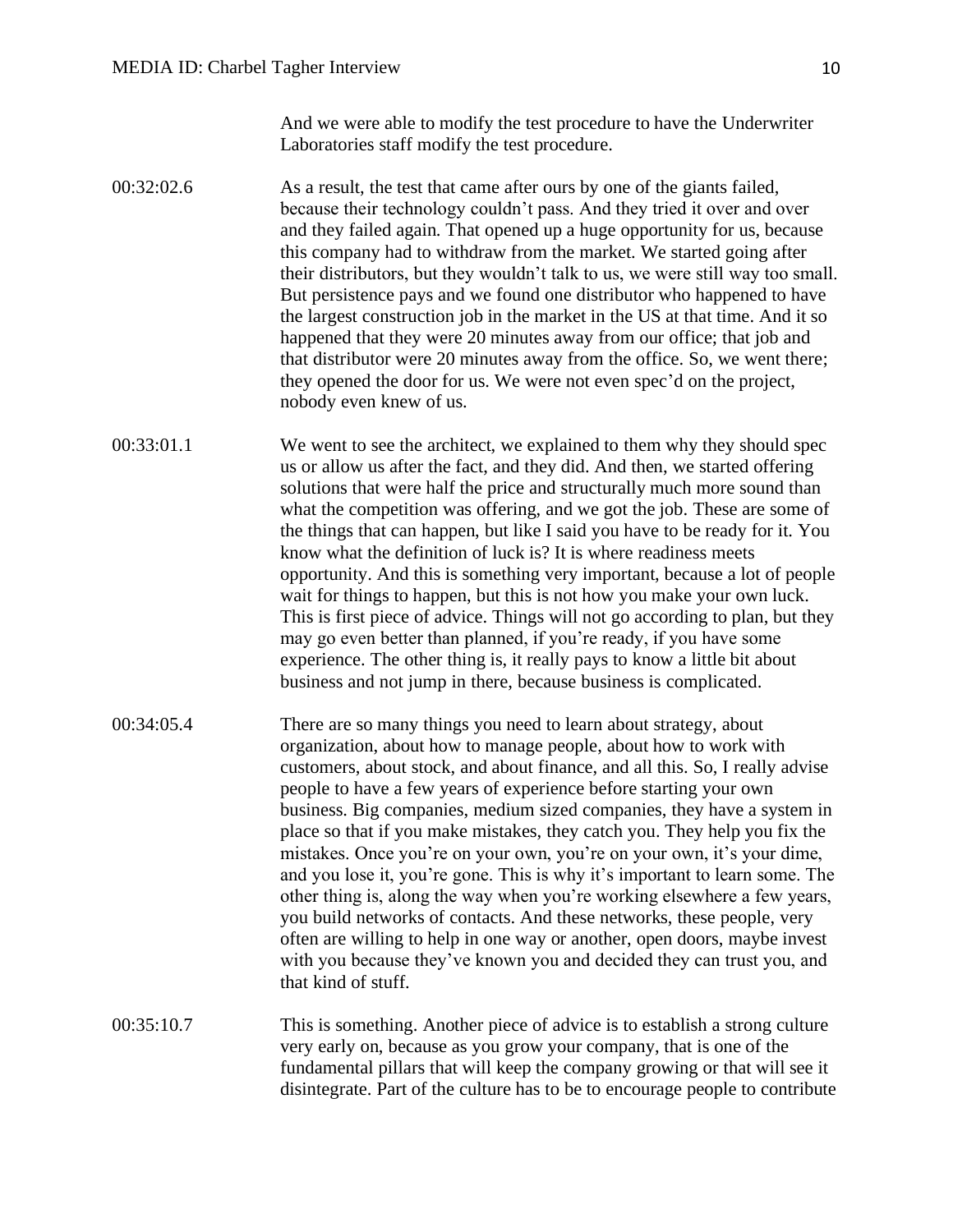and to disagree and this is not part of the corporate culture. This is part of the consulting culture. This is what they taught me when I came in as a young man and they said, "We expect you to contribute and to disagree, not just to wait for your boss to do the thinking for you." But that's not how it works in companies usually. What I tell our people is, "I'm not hiring you because of your legs and your arms, I'm hiring you because of your head. So, I expect you to contribute your head and don't be afraid to do it."

- 00:36:11.5 I think this is very important. Another thing along those lines is hire the best people that you can find. Smaller companies, family companies think well, how can we do this? They're not going to want to come and all this. And I have to point out here that there's a big difference between a familyowned company and family-run company. You can be family owned without being family run or be partly family run but still giving professionals a chance at running and getting to the top. And if you don't, you will never get the best people, they will not stay with you. But if you do, everybody will come out to help and everybody will benefit.
- 00:37:00.5 Once you put these pieces in place, I would say the next big important thing is to treat your customers with affection. Not just with respect, not just with honesty—with affection. They have to feel the love. If your customers feel the love, they will want to stay with you, because I can guarantee they will never feel the love from big companies. Which brings me to the next point, which is never be afraid to compete against a big company. Be very afraid to compete against a small, scrappy guy who has to fight for his life. Big companies offer an umbrella which is unbelievable.
- 00:37:52.4 They offer a price umbrella, they offer a reputation umbrella, which is again one of the reasons why I tell my people "Do not disparage the big companies and the big competitors." First, they didn't get there by doing stupid things, they got there because they are a quality company. So, the first thing you want to do is acknowledge that they are a quality company. The next thing you want to do is show how you're better than them, not show how they are worse than you. I think this is something very important, in terms of attitude. It's important to be humble, not arrogant, and it's important to recognize that others also do some good things. And you want to learn from what they can do and improve on it, and hopefully do much better.

## **Interviewer:**

00:38:53.9 Thank you, Charbel, this is amazing. Thank you so much for your time. We really appreciate you joining us today.

## **Charbel:**